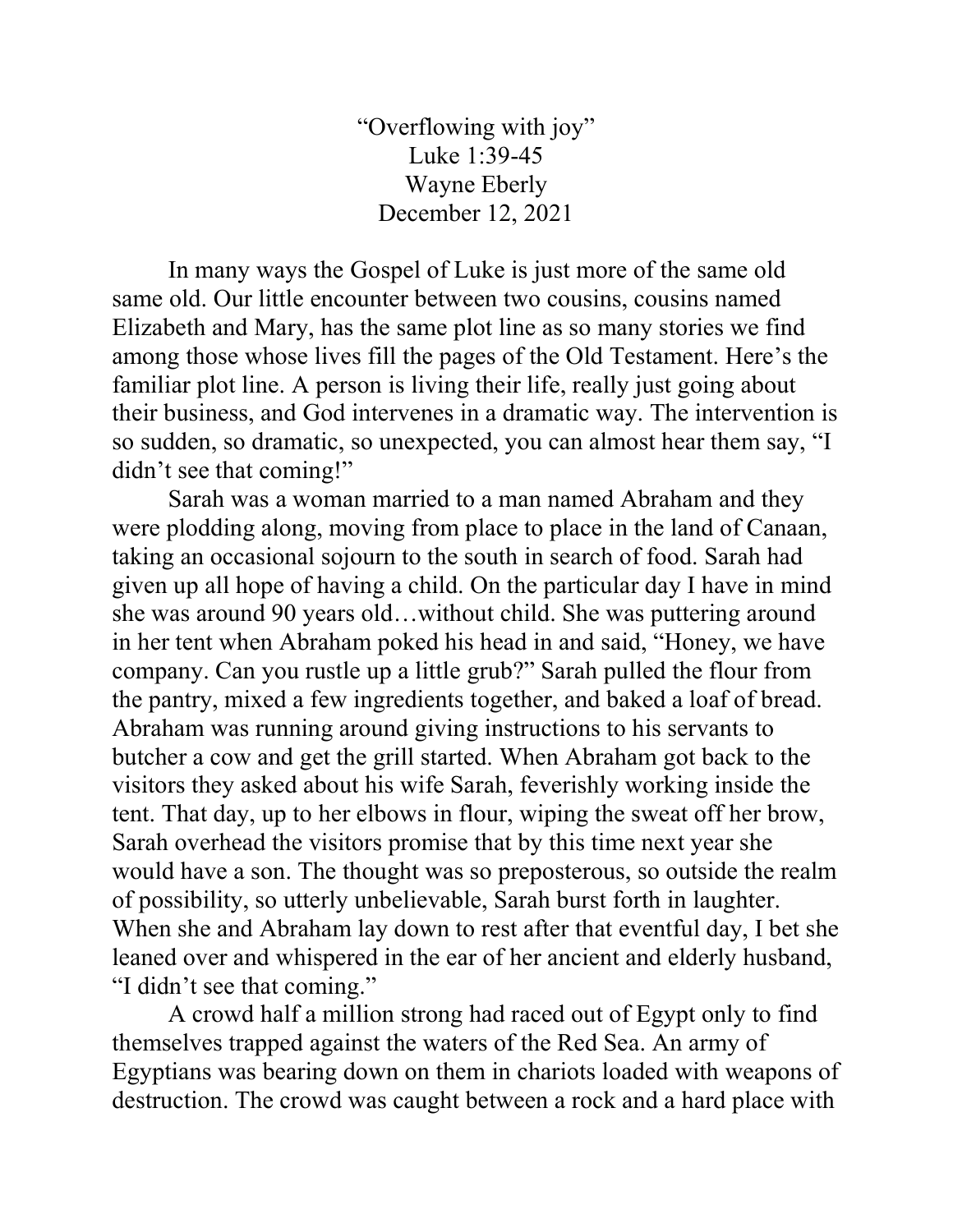nowhere to go, nowhere to run, nowhere to hide, and no one to rescue them. Ahhh…not so quick with that last one. God was with them. God was with them, and God was about to rescue them. A strong east wind came from the Lord and that wind divided the water so that it formed a wall to the left and a wall to right. Now, right before their eyes, instead of an imposing body of water there was a path of salvation stretching out before them. Half a million people, jaws dropping to the ground, whispered in awe, "I didn't see that coming."

 In the desert water came from a rock. Bread came from heaven. The walls of Jericho came crashing down. So did an invincible and intimidating giant named Goliath. Fiery furnaces did not burn! Lions did not devour. The sun stood still. The shadow moved backwards. And each time, and every time, as the seemingly impossible happened, this refrain of joyous surprise rose from those who had witnessed the unexpected and unexplainable power of God…"I didn't see that coming."

 So now here in the Gospel of Luke, it's just more of the same old same old. Two cousins meet and God does something marvelous and miraculous. Same old same old. Same old same old. Same old same old? I hope you and I never read a story like the story of Elizabeth and Mary and say, "Same old same old." No, it never gets old when God miraculously intervenes in human affairs. Instead of getting old, it is always a wonderful surprise. It literally knocks us off our feet. "I didn't see that coming.

 Come with me today to a town in the hill country of Judah, where these two cousins meet. Come with me not expecting to hear more of the same old same old. Come with me expecting God to knock us off our feet. Or as in this story, to cause us to leap for joy. For that is what happens when these two cousins meet.

 At that time…that is how the encounter between the cousins begins. At that time…what time was that time? Well, we are only in verse 39 of the Gospel of Luke, but a lot has already happened up to that time. What has happened has served to set the scene for this "leap for joy" encounter that is about to take place between these cousins, between Elizabeth and Mary. Not surprisingly, every step of the way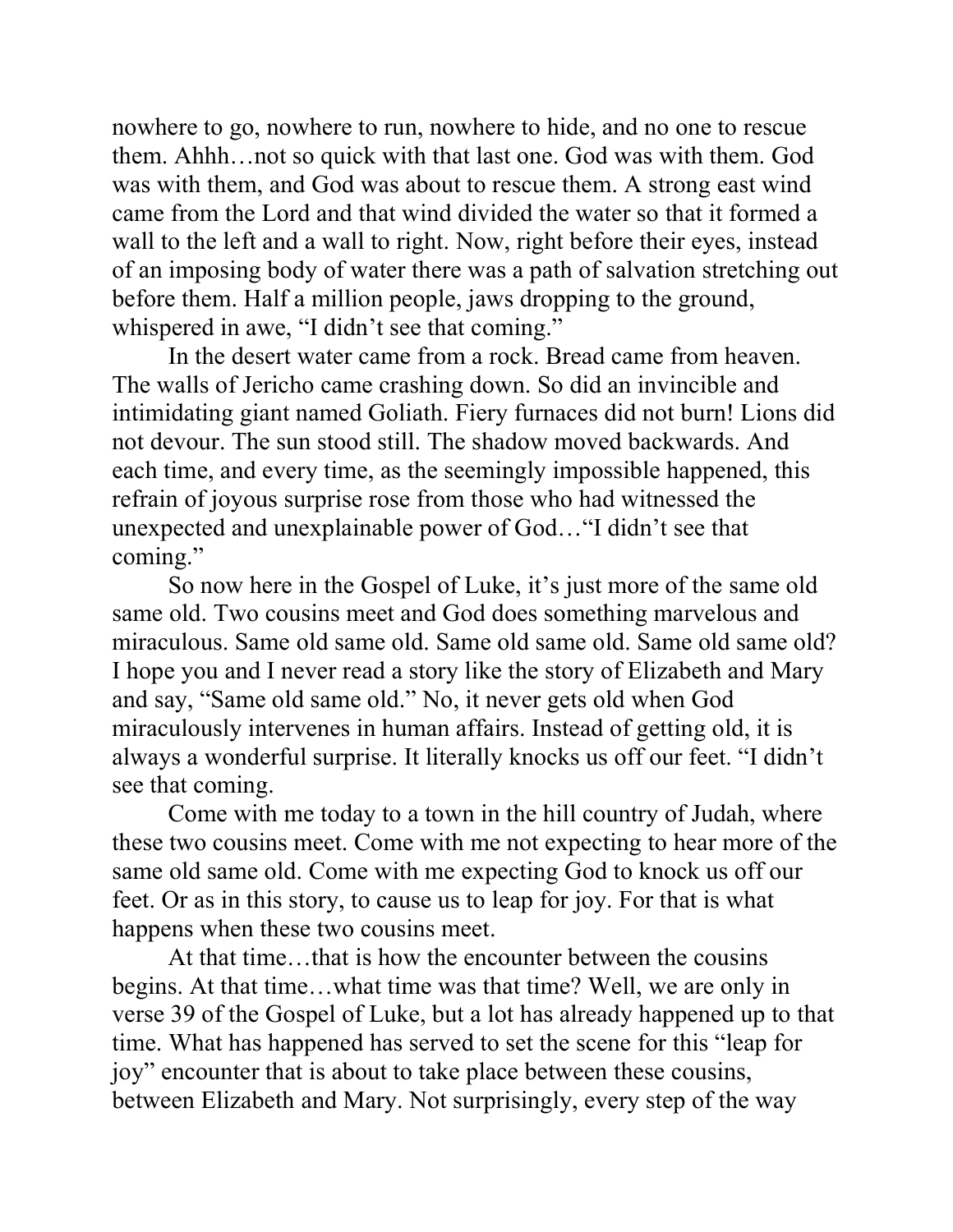leading up to this encounter resounds with that wonderful phrase, "I didn't see that coming."

 Zechariah was the husband of one of the cousins, the one named Elizabeth. Zechariah was a priest. He was older. So was his wife, Elizabeth. There is nothing wrong with being old. There is nothing wrong with being, as Luke puts it, "Very old." But for them, it did present a challenge. They were not only very old they were also very much childless. There is nothing wrong with being childless, but in this case, it turns out this very old couple had longed to have children. So Luke begins with a very old priest who just so happens to be called into service in the temple. The way they selected the particular priest who would go into the temple to serve was by casting lots. In other words, they threw some dice. The dice hit the ground, rattled around a bit, came to rest, and however it was determined from the casting of the lots, it turned out Zechariah was the one selected. That very old priest might have looked at some of his younger colleagues and said, "I didn't see that coming." Just wait, Zechariah. There's more that is coming.

 Zechariah gets outfitted for his priestly duties, enters the temple, burns the incense, and all of the sudden the angel of the Lord appears. Now Zechariah can really say, "I didn't see that coming." As if the appearance of the angel was not enough of a surprise, the angel makes an incredible promise. "Your wife Elizabeth will bear you a son, and you are to call him John. He will be a joy and a delight to you, and many will rejoice at his birth, for he will be great in the sight of the Lord." Here on the Sunday when we light the candle of joy, the flame flickers for this very old priest named Zechariah. He and Elizabeth, who is also very old, and very childless, will have a son. And that son will be a joy and a delight to them. The joy will be not only for them, but for the many who will rejoice at his birth. A very old priest is called to serve in the temple where an angel appears to him and he finds out he and his wife are going to have a son, and joy will be for all. I am certain that very old priest named Zechariah was saying to himself, "I didn't see that coming."

 Actually, we know Zechariah said that, or something like it, because he really didn't see that coming. In fact, he couldn't grasp that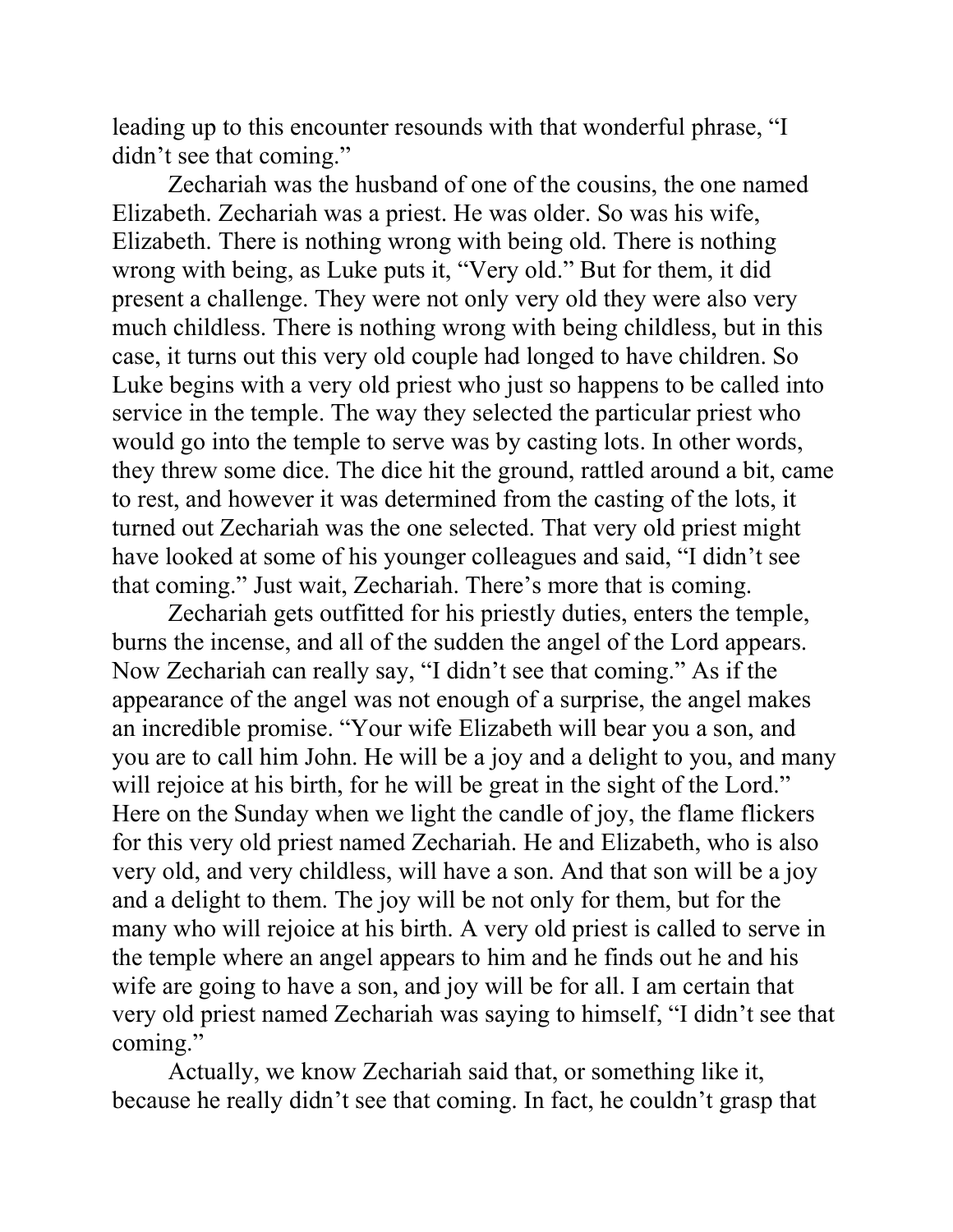something like this was possible. He asks the angel how this can be possible? In what is a slight rebuke, the angel says because Zechariah has trouble believing all this can really happen, he will not be able to speak until the day it all happens…until the day the promised baby boy named John is born. Even though this is a slight rebuke for Zechariah's failure to believe, it leads to one of the happiest and most joyful games of charades ever played. Zechariah comes out of the temple, but he cannot tell the waiting crowd what happened inside the temple. He cannot talk. He has been silenced until the baby is born. With the exaggerated and animated hand motions of one who has just had his world rocked with joyful good news, Zechariah's arms are flailing around trying to depict an angel and the promise of a child and his very old wife Elizabeth with a growing tummy and how his mouth has been zipped shut for the next nine months. And although Zechariah cannot say one single word to that waiting crowd, his antics convey perfectly that this very old man didn't see it coming. Not at all.

 Elizabeth, the very old wife, she soon discovers this great promise. Do you think she saw it coming? Her response is not as animated as the game of charades her husband played. But her emotions run deep as she says, "The Lord has done this for me. In these days he has shown his favor and taken away my disgrace among the people." Sometimes it is with reverent awe that the children of God say, "I didn't see that coming." Not all joy is jumping up and down. Sometimes joy slowly and sweetly seeps into our souls and causes our inmost being to swell and to surge with profound gratitude.

 That's the story of Elizabeth, one of the cousins at the center of our story today. Mary, the other cousin, needs no introduction. Her encounter with the angel Gabriel has been told countless times and captured in songs and illustrated in paintings and celebrated in poems. And yet part of the Christmas joy is telling her story yet again. Knowing the background of Zechariah and Elizabeth, Luke tells us, "In the sixth month of Elizabeth's pregnancy, God sent the angel Gabriel to Nazareth, a town in Galilee, to a virgin pledged to be married to a man named Joseph, a descendant of David. The virgin's name was Mary. The angel went to her and said, 'Greetings, you who are highly favored! The Lord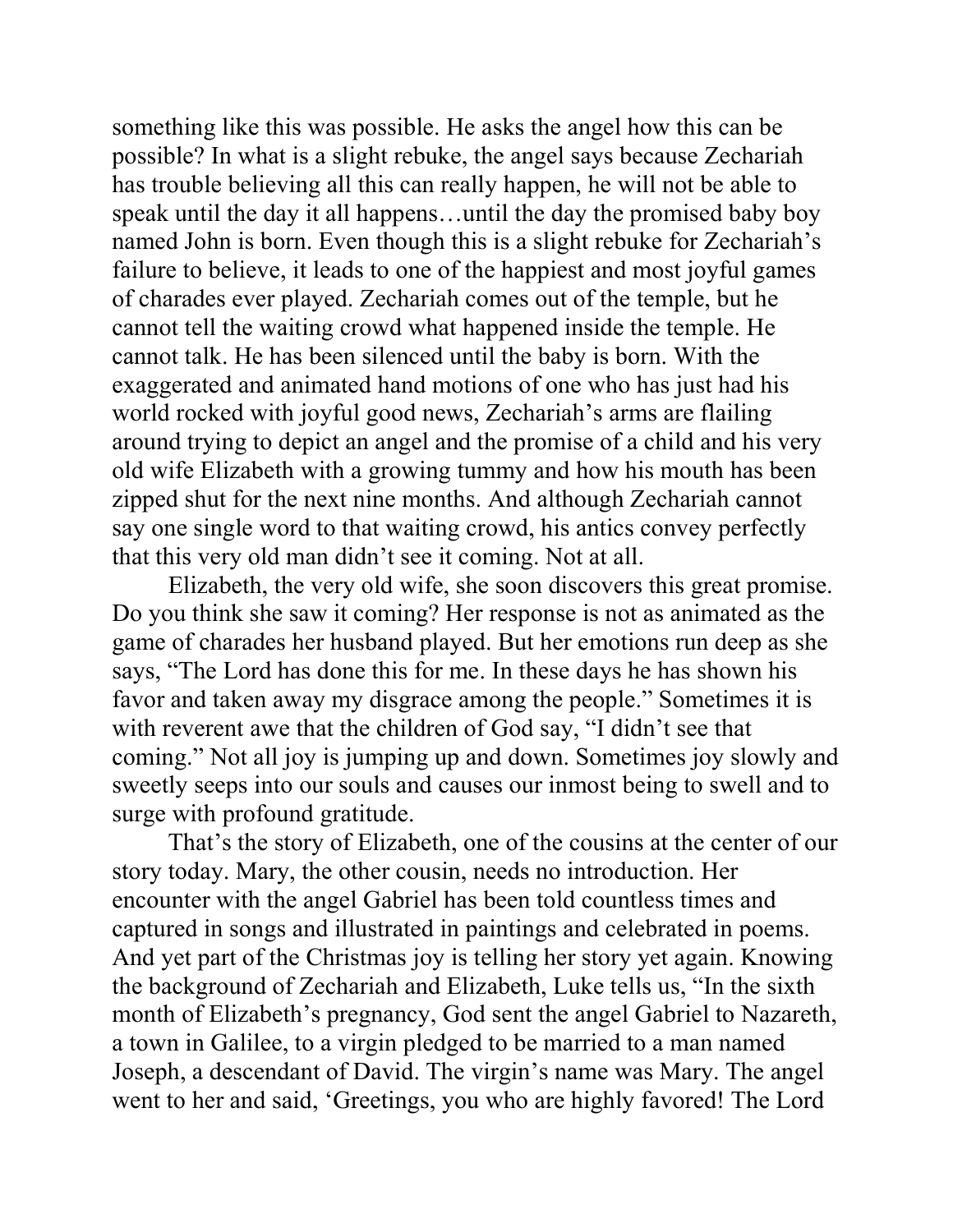is with you.' Mary was greatly troubled at his words and wondered what kind of a greeting this might be. But the angel said to her, 'Do not be afraid, Mary; you have found favor with God. You will conceive and give birth to a son, you are to call him Jesus. He will be great and will be called the Son of the Most High. The Lord God will give him the throne of his father David, and he will reign over Jacob's descendants forever; his kingdom will never end.' 'How will this be,' Mary asked the angel, 'since I am a virgin?'" (Luke 1:26-34) My only question about this story of a young virgin seeing an angel who promises that she, a virgin, will bear a child, and not just any child but the Son of the Most High, my only question is, does anyone here doubt that Mary said to herself, "I didn't see that coming." Mary, like Zechariah, like her cousin Elizabeth, Mary was surprised by joy. It didn't make any sense, but wow, wow, wow. Mary's angelic visit concludes with her trusting words, "I am the Lord's servant. May it be to me as you have said." Not to be lost in that angelic announcement about her own birth is the fact that Mary learns her cousin Elizabeth...yes, that Elizabeth...the one who previously was childless, is now in her sixth month.

With that background to the story, we come again to our passage for today. "At that time", Mary got ready and hurried to a town in the hill country of Judea, where she entered Zechariah's home and greeted Elizabeth. Knowing what we know about these two women, Elizabeth and Mary, can we hear their encounter not as the same old same old…this is not just God doing what God always does…friends, this is not same old same old. Even when we know what's coming, what comes is so marvelous and so miraculous, that the feeling is always the same. "I didn't see that coming." Hear what happens to Elizabeth when she meets cousin Mary. "The baby leaped in her womb." Not content to keep this leap to herself, Elizabeth tells Mary, "As soon as the sound of your greeting reached my ears, the baby in my womb leaped for joy." The Gospel of Luke begins with a very old priest and his very old wife and a very virgin young woman…and no, quite frankly they didn't see it coming. But here, just forty verses into the Gospel of Luke, before Jesus himself is even born, everyone, not just the baby in Elizabeth's womb, but everyone is leaping for joy. God has done what only God can do.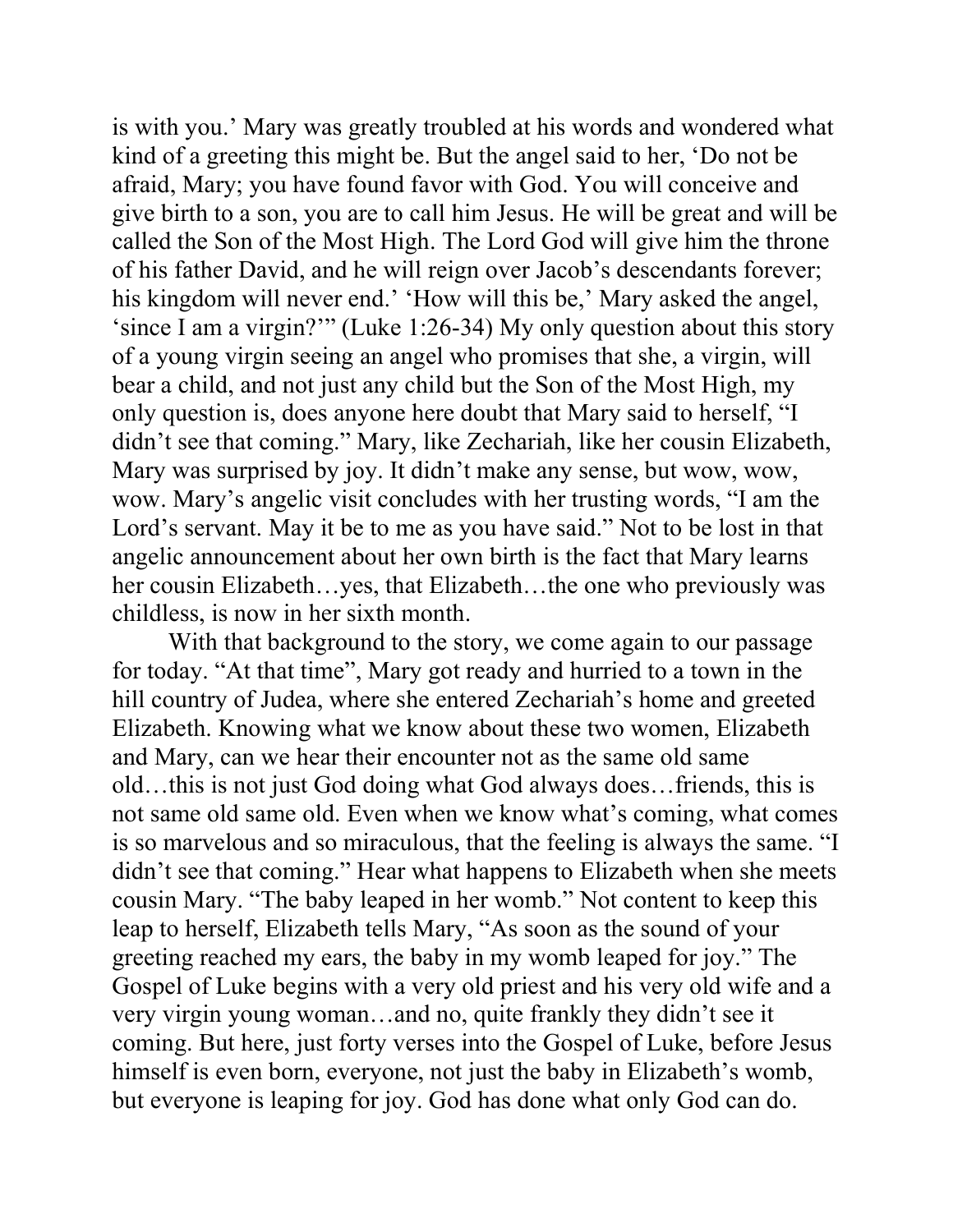And because it is a miracle, because it is so marvelous, because what God does is so unbelievable, we as humans just say, whether it is in the wild antics of Zechariah playing charades, the humble reverence of Elizabeth, or the faithful trust of Mary, we simply say with joy, "I didn't see that coming." The joy of God, the joy of Jesus, it surprises us. And even though we know it is coming, the joy is new every Christmas.

 Friends, Christmas is never the same old same old. The Gospel of Jesus Christ is never the same old same old. In my mind I imagine the whole cast of characters in Luke's gospel, characters like Zechariah and Elizabeth and Mary, characters like them and so many more, in my mind I imagine the whole cast of characters taking their place in preparation for the coming of Jesus. The leper moves to his isolated spot on the set. The blind man is placed outside a door to beg. The lame man lies on a cot. The tax collector jingles his coins and pores over his tax bills with a bored and dissatisfied look. The fishermen tend to their nets. A weeping woman filled with shame hides in the shadows, hoping to escape the looks of judgment. A prodigal son scoops the slop in the pig pens. Luke's gospel has a mother grieving over the death of her son. This cast of characters could be described in these words, they are people with hopes and fears...the hopes and fears of all the years. Their lives are different, but they all have this in common. Seemingly out of nowhere, with no warning, completely by surprise, they will encounter this man named Jesus. They won't see it coming. The encounter will disrupt their lives and turn everything upside down. And when it is all said and done, as the leper has been cleansed and the blind can see, as the lame can walk (and leap for joy) and the tax collector has left the chains of his tax booth and the fishermen have discarded those nets for a new career fishing for men and as tears are dried and sorrows soothed, to a person those who discover the joy of Jesus all say, "I didn't see that coming."

 The good news is that it could happen to you. That is what this is all about. Even before John the Baptist bursts from his mother's womb, he is leaping for joy and pointing at Jesus and affirming what the angel says. God is with us. God is with us. And with God nothing is impossible.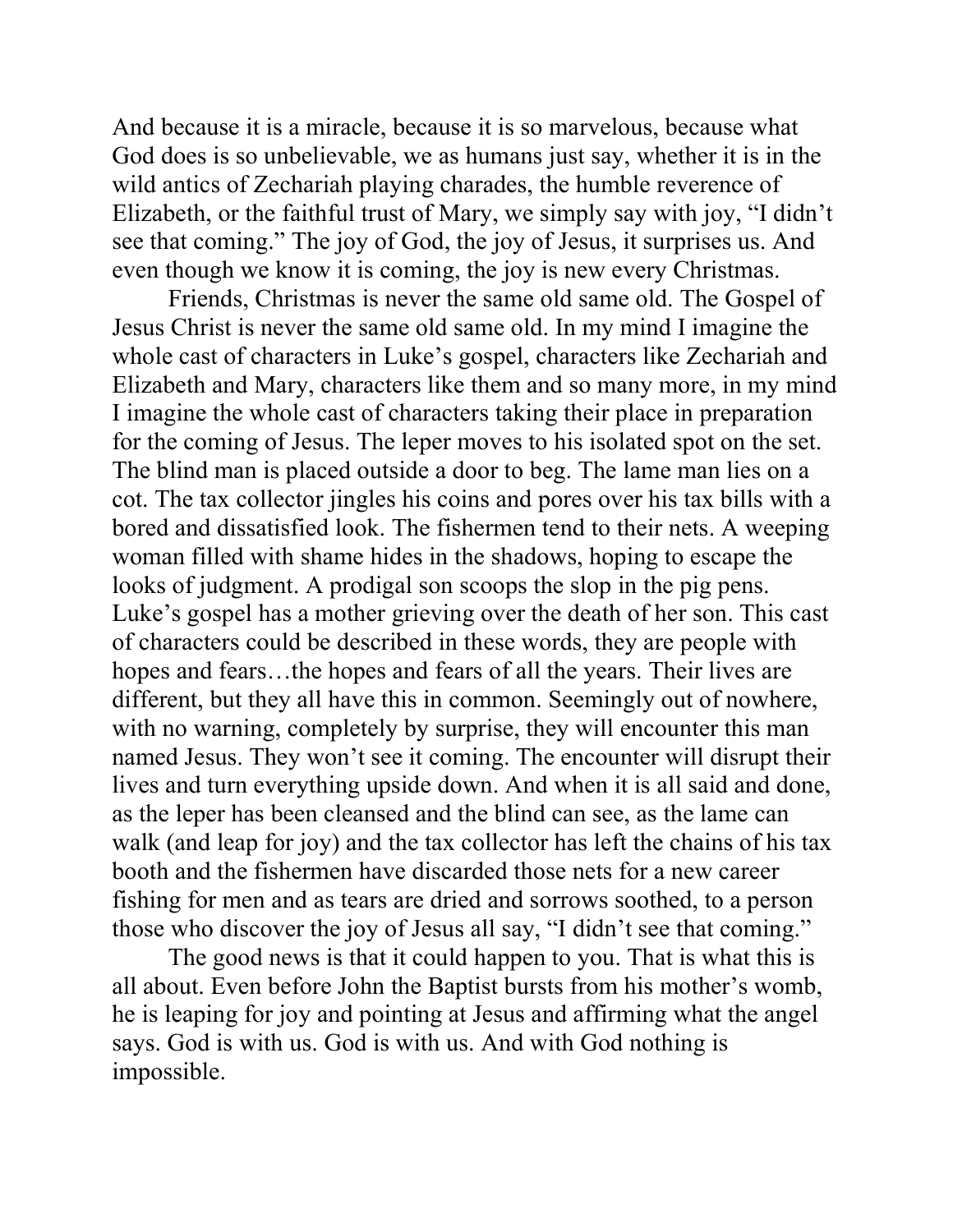The fact that we don't see it coming is really a great testimony that what happens with Jesus is truly divine intervention. Today we are at the beginning of the gospel of Jesus Christ, with characters named Zechariah and Elizabeth and Mary. But what happens in the beginning is only good news because of what happens in the end. Some women go to a tomb. They go to the tomb with spices. You bring spices to anoint a dead body. Their expectation as they make their way to the tomb is that they will encounter a dead body. Same old same old, just like we read every year at Easter. The dead body they expect to encounter is Jesus. Same old same old. But when those women arrive at the tomb and hear the good news that Jesus is not here, that Jesus has risen from the dead, and as joy fills their hearts, well, I guarantee you, they didn't see that coming. And no matter how many times we tell the story, it is never the same old same old. The joy surprises us and meets us in new ways.

 It's actually a very special thing when God surprises us with joy. It's kind of nice not to see it coming, to have God spring a joyous surprise on us. Right after I graduated from college I enrolled in seminary and I commuted for three years from Sacramento, California, to San Francisco. This was from 1983-1986. I spent a lot of time in my car. And in my car, I spent a lot of time listening to the radio. I love music from the 1960's. I eventually found a station near San Francisco that played what were called Oldies. The morning disc jockey was a guy named Gene Nelson, and he called himself The Emperor. He was funny, crude, and sarcastic. When people would call in to request songs you could be certain he would find some way to embarrass them. The Emperor was known for being irreverent. Driving to school one morning in December the Emperor came on. I waited What crazy, zany story would he tell today? Which public figure would he ridicule? I waited with bated breath

 The Emperor started to tell a story. I bet many of you have heard the story. I have heard it many times since, but that day was the first time I heard this particular story. The first time you hear a story it catches you by surprise. You don't see it coming. Anyway, the Emperor began to read slowly and with a much different tone in his voice than he usually had. It was sort of a tender tone.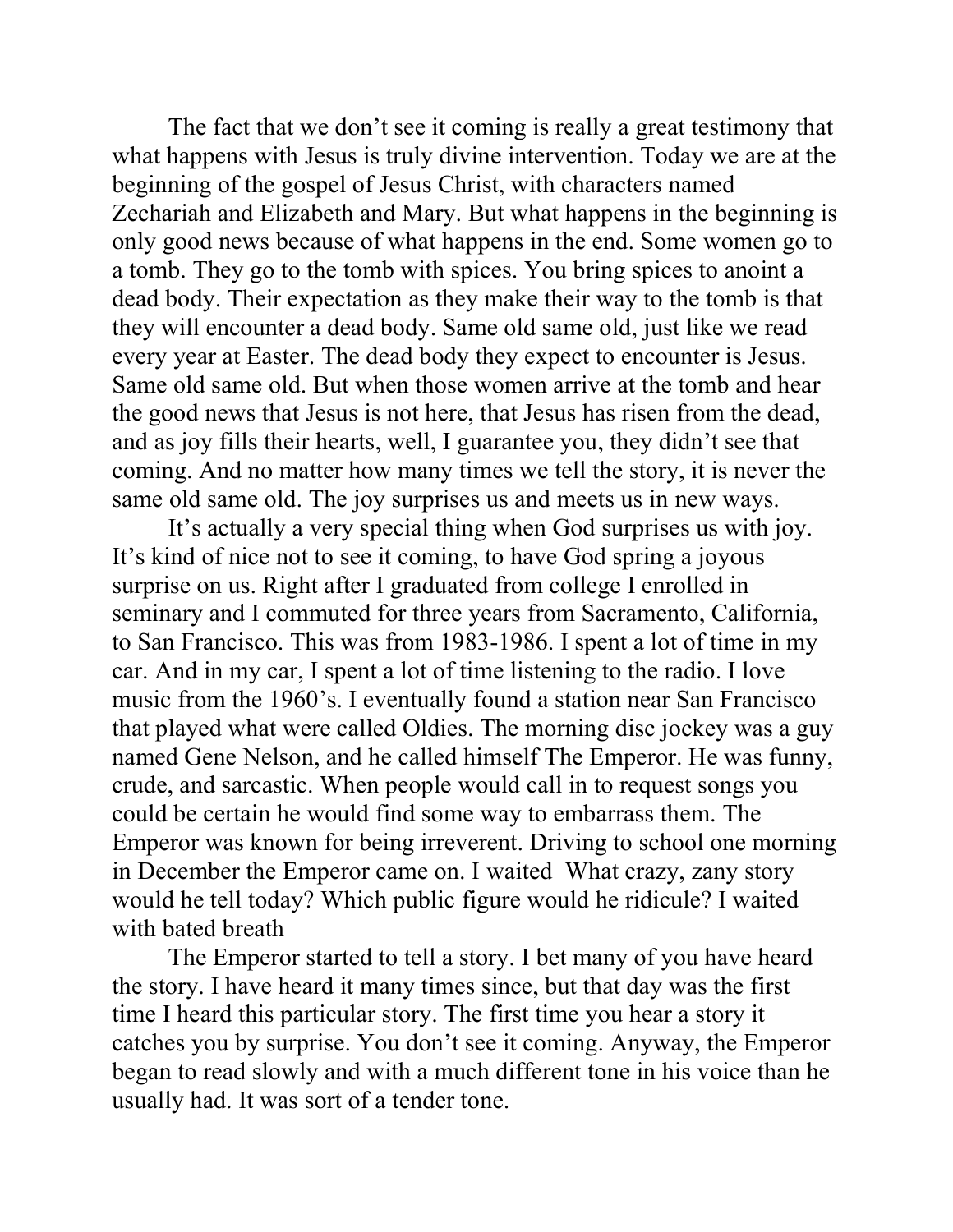A man was at his house one snowy winter's day. The snow turned into a blinding snowstorm. He sat down to relax before the fire for the evening. Then he heard a loud thump, something hitting against the window. And another thump. He looked outside but couldn't see. So he ventured outside.

In the field near his house he saw, of all the strangest things, a flock of geese! They were apparently flying to look for a warmer area down south, but had been caught in the snow storm. The storm had become too blinding and violent for the geese to fly or see their way. They were stranded on his farm, with no food or shelter, unable to do more than flutter their wings and fly in aimless circles.

He had compassion for them and wanted to help them. He thought to himself, "The barn would be a great place for them to stay! It's warm and safe; surely they could spend the night and wait out the storm."

So he opened the barn doors for them. He waited, watching them, hoping they would notice the open barn and go inside. But they didn't notice the barn or realize what it could mean for them. He moved closer toward them to get their attention, but they just moved away from him out of fear. He went into the house and came back out with some bread, broke it up, and made a bread trail to the barn. They still didn't catch on. Starting to get frustrated, he went over and tried to shoo them toward the barn. They panicked and scattered into every direction except toward the barn.

Nothing he did could get them to go onto the barn where there was warmth, safety and shelter. Feeling totally frustrated, he exclaimed, "Why don't they follow me? Can't they see this is the only place where they can survive the storm?

How can I possibly get them into the one place to save them?" He thought for a moment and realized that they just wouldn't follow a human. He said to himself, "How can I possibly save them? The only way would be for me to become like those geese. If only I could become one of them! Then I could save them! Then they would follow me and I would lead them to safety."